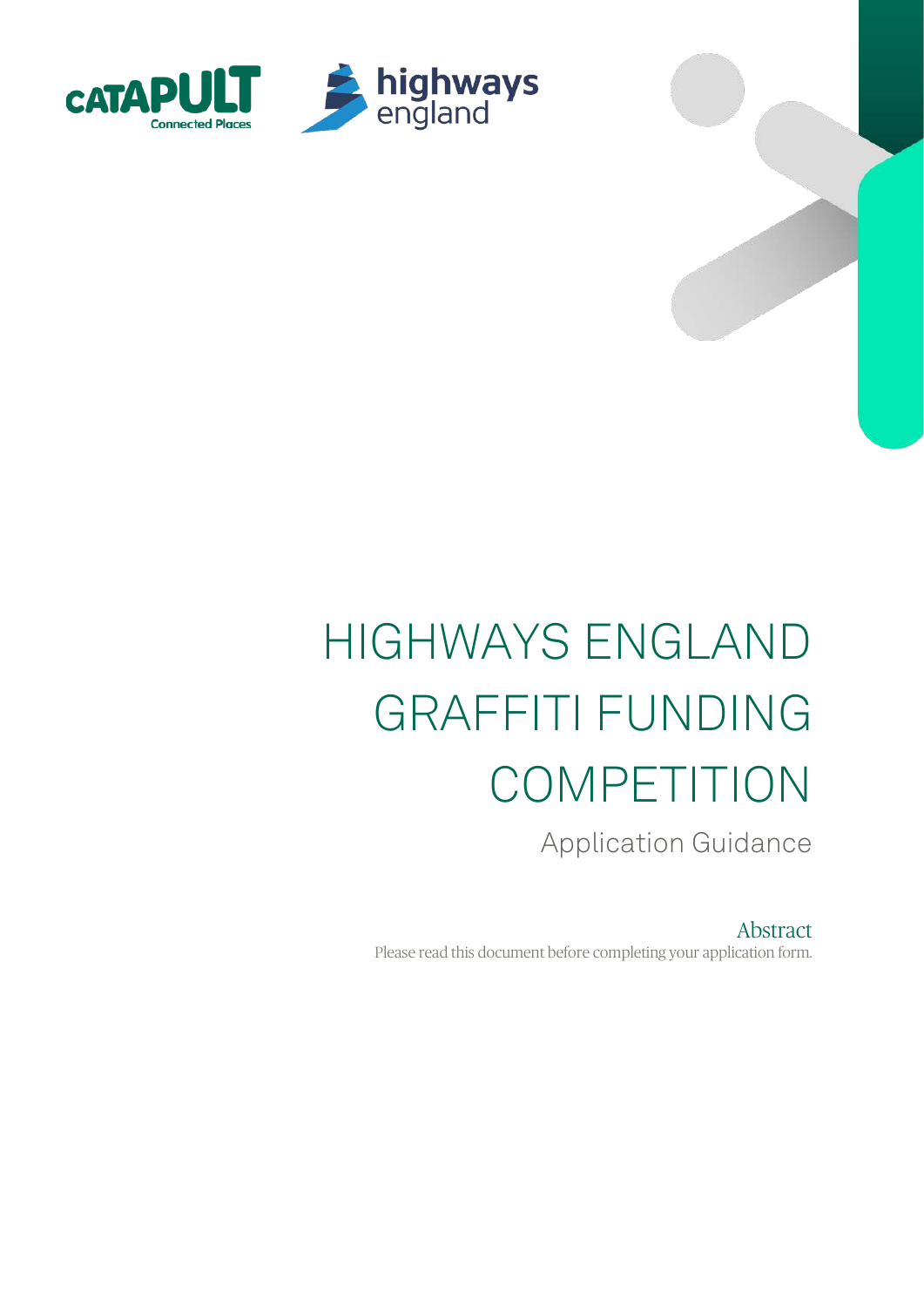## Contents

| 1.  |  |  |
|-----|--|--|
| 2.  |  |  |
|     |  |  |
|     |  |  |
|     |  |  |
|     |  |  |
|     |  |  |
|     |  |  |
|     |  |  |
|     |  |  |
|     |  |  |
|     |  |  |
|     |  |  |
| 3.  |  |  |
| 4.  |  |  |
| 5.  |  |  |
| 6.  |  |  |
| 7.  |  |  |
|     |  |  |
| 8.  |  |  |
| 9.  |  |  |
| 10. |  |  |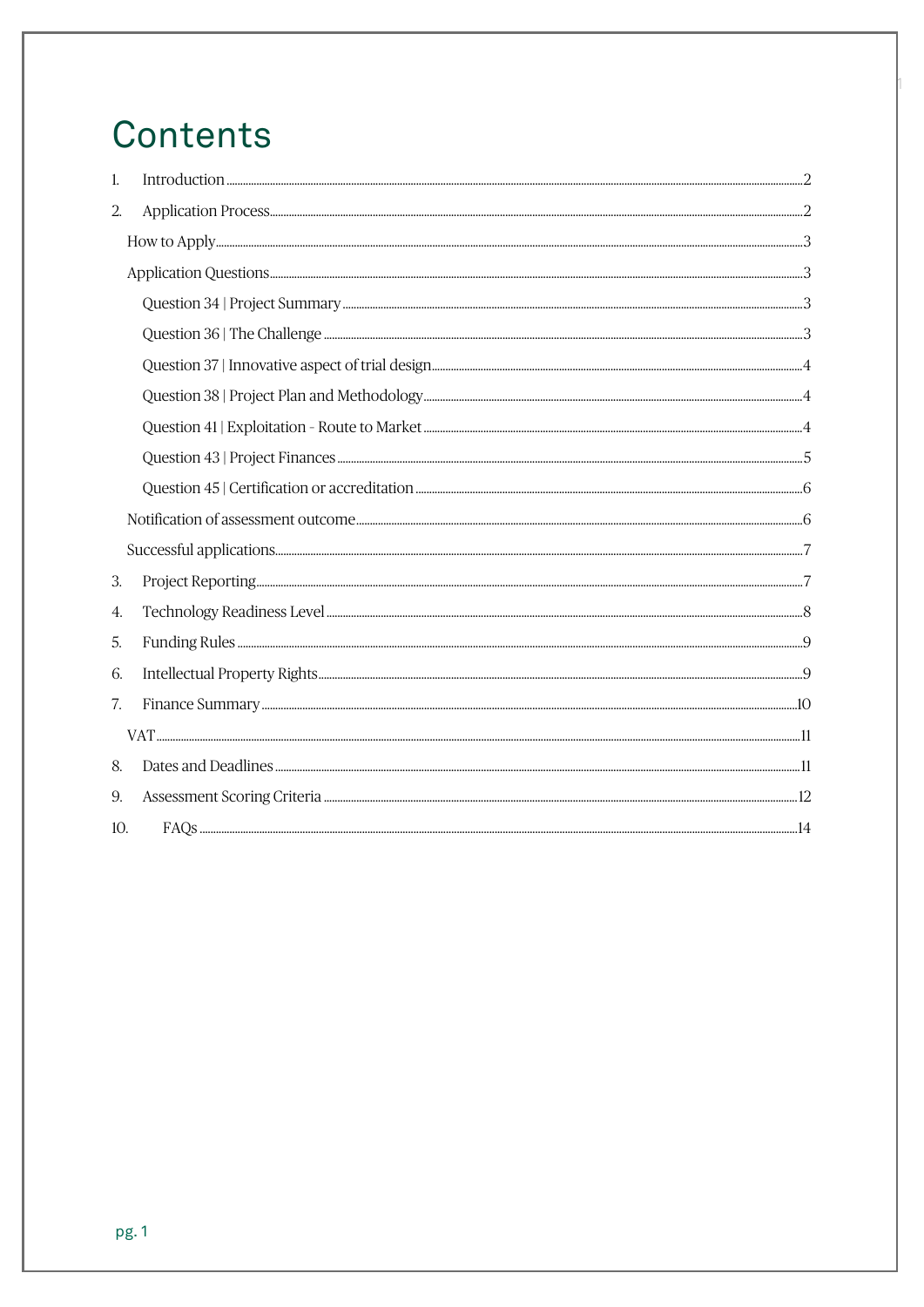## <span id="page-2-0"></span>1. Introduction

1.1 Highways England (HE) is seeking to advance promising new products and services that have the potential to both remove and prevent the use of graffiti on the strategic road network. This ambition is being delivered through a competitive funding programme, delivered by the Connected Places Catapult. The programme, launching in May 2021, will award funding for up to 5 projects up to an individual project value of £30k.

2

- 1.2 Under phase 1 of this programme, up to 5 organisations will be awarded funding of £30k to undertake a project to design a trial, to test the effectiveness of their innovations in removing or preventing graffiti. Phase  $2<sup>1</sup>$  $2<sup>1</sup>$  $2<sup>1</sup>$  will involve the trialling of a selection of the technologies from phase 1.
- 1.3 This programme provides 100% funding and is open to all UK-based businesses (including micro, small and medium-sized enterprises) and universities to support demonstrator projects which will increase accessibility.
- 1.4 This programme will be delivered by the Connected Places Catapult. The Catapult will play an active role in various aspects of the call and will offer successful projects additional market exploitation support throughout the funding period.

## <span id="page-2-1"></span>2. Application Process

- 2.1 In order to apply to this programme, you **must** be:-
	- Based in the UK; and
	- a business of any size
	- a university
- 2.2 Projects must be delivered by November 2021.
- 2.3 The maximum amount of funding available for each project is £30k.
- 2.4 There are two phases of this competition. In phase 1, funding will be awarded to design a trial whereby innovations would be tested in an operational environment. Subject to funding being available, in phase 2 a selection of projects from phase 1 will be selected to move to a physical trial on a road network testbed.
- 2.5 HE will consider proposals from consortia. However, a lead applicant, who will be the recipient should be identified.

<span id="page-2-2"></span><sup>&</sup>lt;sup>1</sup> Phase 2 trials are dependent on funding being available.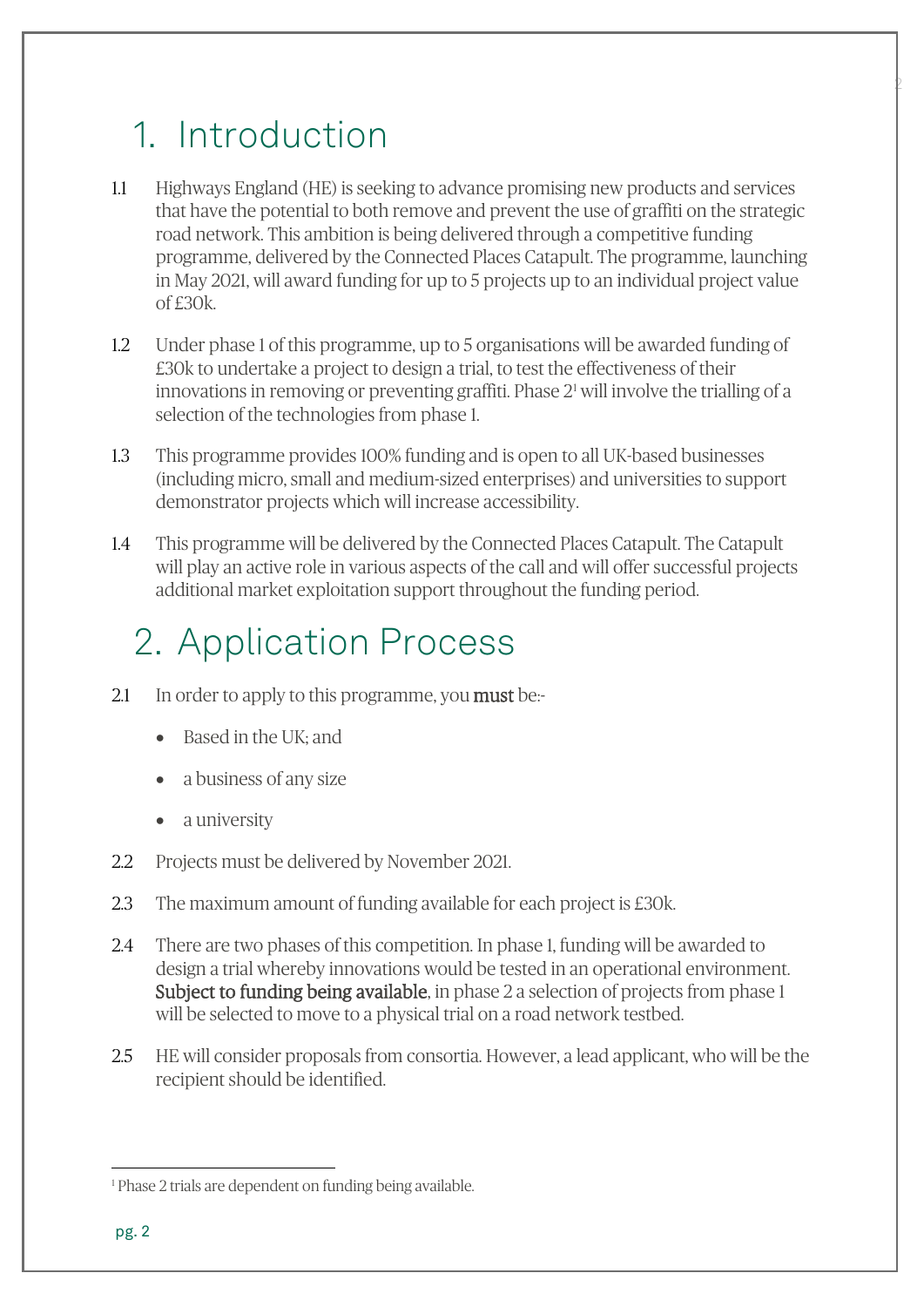2.6 Applicants making more than one application will need to demonstrate an ability to deliver the projects concurrently.

 $\mathbb{P}$ 

2.7 Applicants must be open to working with a [Tier 1 supplier.](https://www.reference.com/business-finance/tier-one-two-three-suppliers-db8c1c0d8ab770a1) 

## <span id="page-3-0"></span>How to Apply

- 2.8 Carefully read this guidance document and the Programme Specification document before preparing your application.
- 2.9 Please visit [https://cp.catapult.org.uk/opportunity/highways-england-graffiti](https://cp.catapult.org.uk/opportunity/highways-england-graffiti-competition/)[competition/](https://cp.catapult.org.uk/opportunity/highways-england-graffiti-competition/) to download an application form. Once completed, it should be sent (along with any supporting documentation) to [graffiticompetition@cp.catapult.org.uk.](mailto:graffiticompetition@cp.catapult.org.uk)
- 2.10 Only information in your application form will be assessed. No other documentation should be attached to your submission unless this is requested.
- 2.11 Applications must be submitted by **midnight on Thursday 10<sup>th</sup> June**. Late submissions will not be considered.
- 2.12 Please keep within the maximum word counts noted in each of the sections of the application form. Any content that exceeds the word count limit will be disregarded.
- 2.13 Please note that by submitting an application, you accept that any resulting offer shall be subject to the provisions of this Guidance Document, the terms outlined in the Programme Agreement and the clauses contained within the Offer Letter template.

## <span id="page-3-1"></span>Application Questions

2.14 In addition to the information included in the application form, further guidance on what should be included in your responses is given below.

### <span id="page-3-2"></span>Question 34 | Project Summary

2.15 Use this question to give a succinct overview of exactly what your project will entail.

### <span id="page-3-3"></span>Question 36 | The Challenge

- 2.16 This question seeks to understand the main motivation for your project, i.e. you should clearly describe the problem or challenge you are seeking to address. You must clearly articulate why you consider this to be a high priority challenge for HE and why it is a major barrier within the industry.
- 2.17 You should not give full details of your innovation here, however, you should focus on why it is needed. Discuss what the possible unmet need or shortcoming is in the current practice.
- 2.18 Please ensure that you;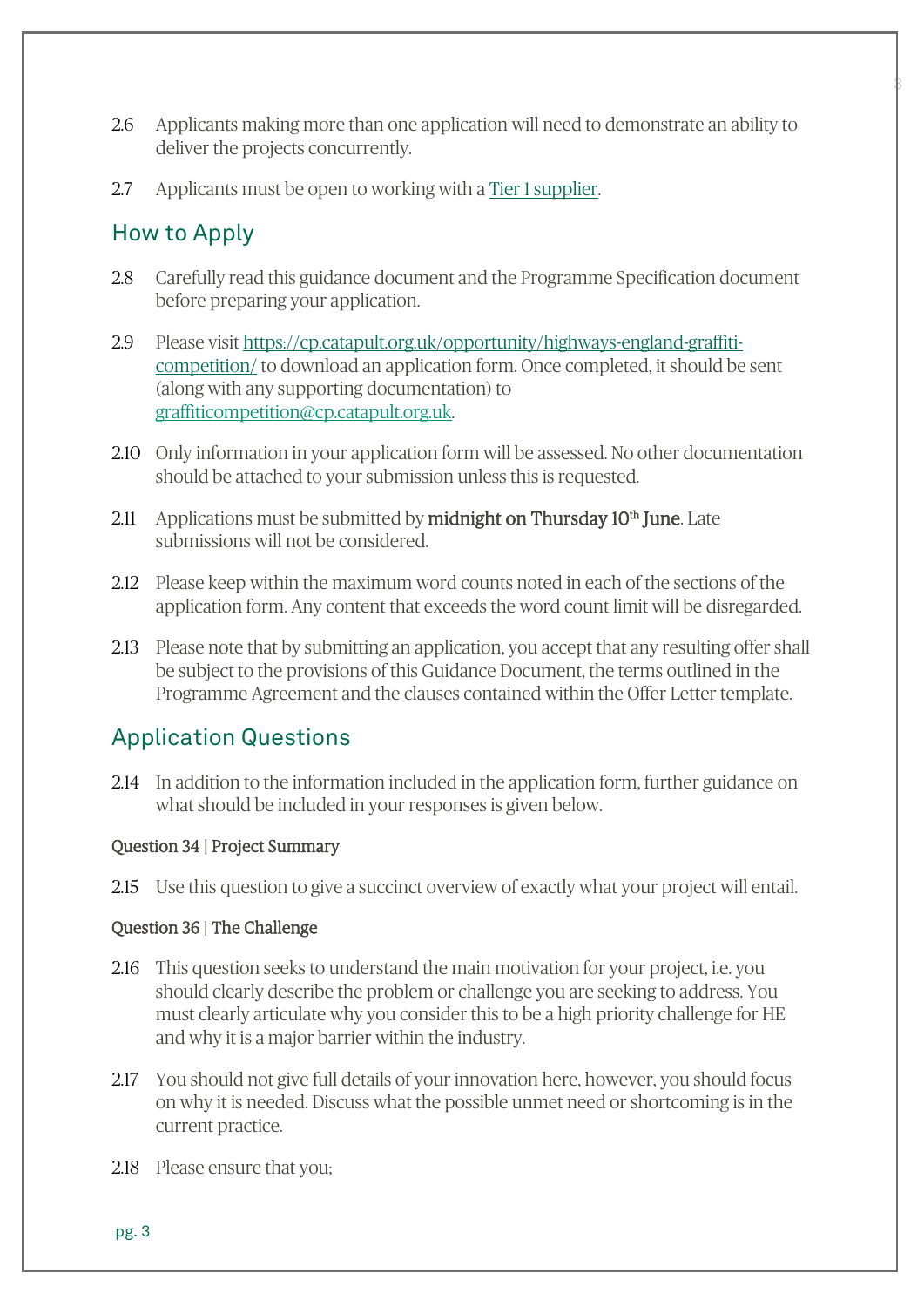• Refer to how your proposal firstly addresses HE's technical challenges and priorities outlined within the Innovation & Modernisation Fund plan in the [Designated Funds Plan 2020-2025.](https://highwaysengland.co.uk/media/lh2ll0ao/designated-funds-plan-2020-2025.pdf)

4

- Explain how your proposal aligns with the scope of this competition.
- It would be advantageous to refer to HE's [Customer Service Strategy](https://assets.publishing.service.gov.uk/government/uploads/system/uploads/attachment_data/file/490538/S150470_Customer_Service_Strategy.pdf) and [Strategic Business Plan.](https://highwaysengland.co.uk/media/3i5c454q/strategic-business-plan-2020-25.pdf)

### <span id="page-4-0"></span>Question 37 | Innovative aspect of trial design

- 2.19 For this question you need to provide a strong case as to how your innovation meets the challenge set out in the previous question, along with solid supporting evidence. For example, does your solution apply existing technologies in new areas, is it about developing new technologies for existing areas or is it a completely novel approach? Innovative proposals could include:
	- Novel ideas, technology, processes and/or services.
	- Ideas, concepts, or solutions from other sectors that could be applied to improve practices to remove and prevent graffiti.

Please include relevant diagrams or figures to clearly explain your concept. You should note what solutions currently exist and how your proposed innovation is different. Your application must provide details of its competitive advantage over any existing solutions. Explain how your solution will advance and improve the current state of play within the industry. Provide evidence of how or why your innovation or solution is likely to work. Supporting evidence should be included where appropriate.

## <span id="page-4-1"></span>Question 38 | Project Plan and Methodology

- 2.20 Your project plan should be highly credible, providing confidence that the project will be successfully delivered. Please include a Gantt chart in question 39 to support this section. Describe the roles, skills, and relevant experience of the project team, including any sub-contractors.
- 2.21 In this section please detail the aims and objectives of your project and how you plan to accomplish them. Details of milestones and deliverables shall be provided. Please note that your project should be completed by 30<sup>th</sup> November 2021.
- 2.22 Clearly describe relevant risks to this project and how you plan to mitigate them. You should consider the limitations (potential and current) enforced by COVID-19 and how this will impact the project. In a wider sense, you should also demonstrate that you will implement the required health and safety procedures within your project.

### <span id="page-4-2"></span>Question 41 | Exploitation – Route to Market

2.23 Your application must include an exploitation plan that explains how you intend to further commercialise your technology, product or solution. You should demonstrate a clear understanding of your chosen market and provide data to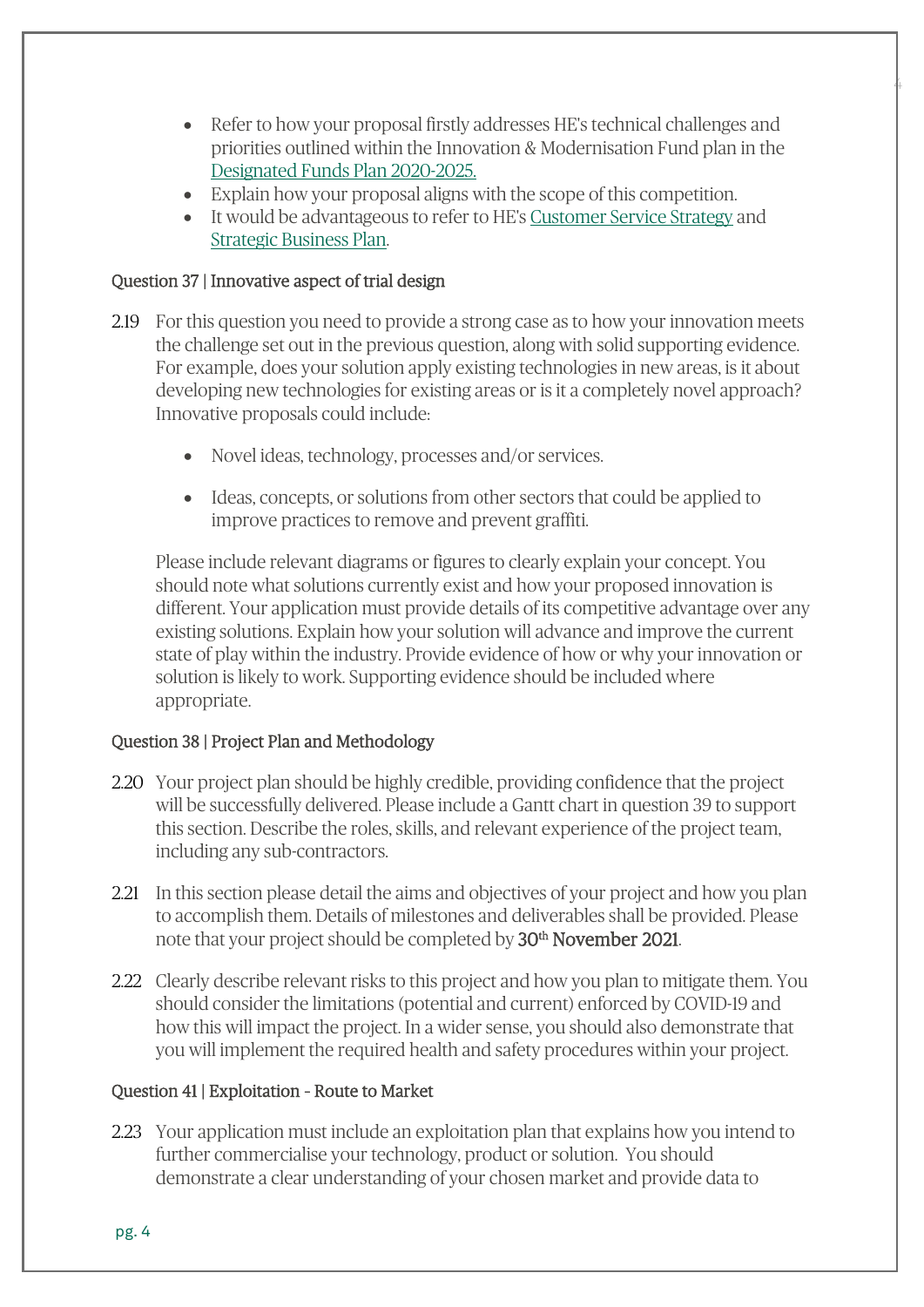support any assumptions about potential market value, size and access. The project's commercial opportunity should be comprehensively understood, with a clear and achievable route to market identified.

 $\frac{1}{2}$ 

- 2.24 Projects should have a life beyond the end of the funding offered by this programme and your plans to further develop your work should be outlined. This could include forming commercial relationships with industry partners, applying for other funding calls or increasing investor readiness. You should be able to show that you have a thorough understanding of your approach to commercialisation and how this will be delivered.
- 2.25 Should your solution or product be implemented by Highways England as BAU via maintenance contractors, the following requirements will need to be actioned.

1. You will need to ensure a GG104 risk assessment is completed. [Please click here to](https://www.standardsforhighways.co.uk/dmrb/search/0338b395-7959-4e5b-9537-5d2bdd75f3b9)  [access the GG104 within the Design Manual for Roads and Bridges \(DMRB\).](https://www.standardsforhighways.co.uk/dmrb/search/0338b395-7959-4e5b-9537-5d2bdd75f3b9) 

2. Your solution must adhere to the requirements concerning anti-graffiti applications, as outlined in this [section of the DMRB.](https://www.standardsforhighways.co.uk/dmrb/search/a60422de-22ff-4449-97fb-cc2ebabecaa9) 

3. The following requirements, outlined within the [Manual of Contracts for Highways](https://www.standardsforhighways.co.uk/ha/standards/mchw/vol1/pdfs/MCHW%20Vol%201%20Series%201700%20web%20PDF.pdf)  [Works \(MCHW\) Series 1700,](https://www.standardsforhighways.co.uk/ha/standards/mchw/vol1/pdfs/MCHW%20Vol%201%20Series%201700%20web%20PDF.pdf) in particular 1709, will need to be met.

### <span id="page-5-0"></span>Question 43 | Project Finances

- 2.26 You can claim up to £30k of your project costs under this programme. Any additional funding will need to be directly contributed as matched funding by the applicant.
- 2.27 Projects should demonstrate value for money. All cost information provided should be clearly explained and all rates must reflect fair market value. Sub-contractor and material costs should be justified. A reasonable daily rate for staffing would be approximately £200 per day. Therefore, in instances where this rate is higher, please provide an explanation as to why the staff member is critical to the project.
- 2.28 Your finance table should clearly describe what you will spend the funding on and justify why. Your finance projection should:
	- Demonstrate value for money e.g. competitive day rates, equipment, services used etc.
	- Justify the costs, showing how they relate to the project plan, and how they reflect fair market value.
	- Include sufficient relevant detail in the cost breakdown for the assessor to understand what the money will be spent on.
	- Clearly explain the staff costs, using reasonable, fair market value rates.
	- Explain any other costs, such as materials.
	- List and justify any sub-contracting costs.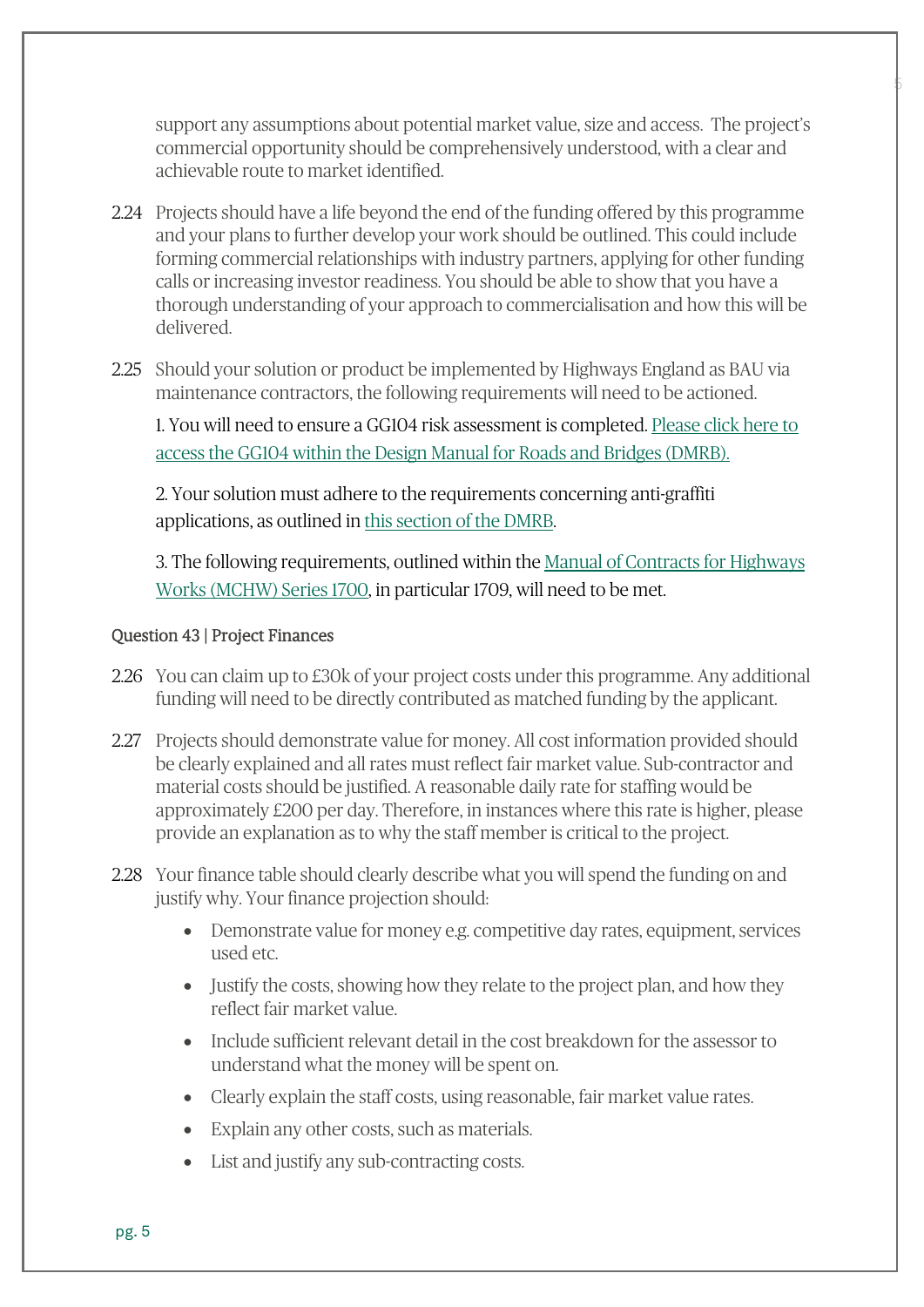- Evidence in-kind contributions to the project.
- 2.29 If you expect to pay VAT during the delivery of the project, (e.g. for consultancy/ subcontracting charges, material costs and other expenses), this must be recovered from HMRC and not included in your invoices. It is important to note that funding is not payable to you for any costs during the delivery of the research which may incur VAT which you are able to recover back from HMRC.

 $\oint$ 

#### <span id="page-6-0"></span>Question 45 | Certification or accreditation

2.30 Please let us know whether you have obtained any form of certification or accreditation for your solution and provide details. If you have not, please indicate whether this is something you would be willing to consider obtaining.

#### How your application is assessed

- 2.31 After the deadline, only applications that meet the eligibility criteria and scope of the competition will be formally assessed. HE reserves the right to declare applications as out of scope.
- 2.32 Applications that progress to the assessment stage will be reviewed by at least three expert assessors from Highways England, Kier and the Connected Places Catapult.
- 2.33 Assessors with a broad technical knowledge across different areas of transport and technology will mark your application. You should therefore write clearly in layman's terms, avoiding acronyms and obscure jargon.
- 2.34 This programme operates on an open and transparent basis; applications will be assessed against the scoring criteria, detailed in this document.
- 2.35 Following the initial assessment, a number of applicants will be shortlisted for interview (also called a Project Exploration Meeting). During the interview, you will be asked to discuss your proposal and how you will deliver the project effectively. You must be able to satisfy HE that your methodology is likely to deliver the results sought.
- 2.36 Final funding decisions will be made upon completion of all Project Exploration Meetings.

## <span id="page-6-1"></span>Notification of assessment outcome

- 2.37 If you are the lead applicant, you need to inform the other collaborators and partners about any funding decisions.
- 2.38 Only applicants that progress to the assessment stage will be given a breakdown of the scores achieved for each section of the application form.
- 2.39 HE reserves the right to declare applications unsuccessful and out of scope.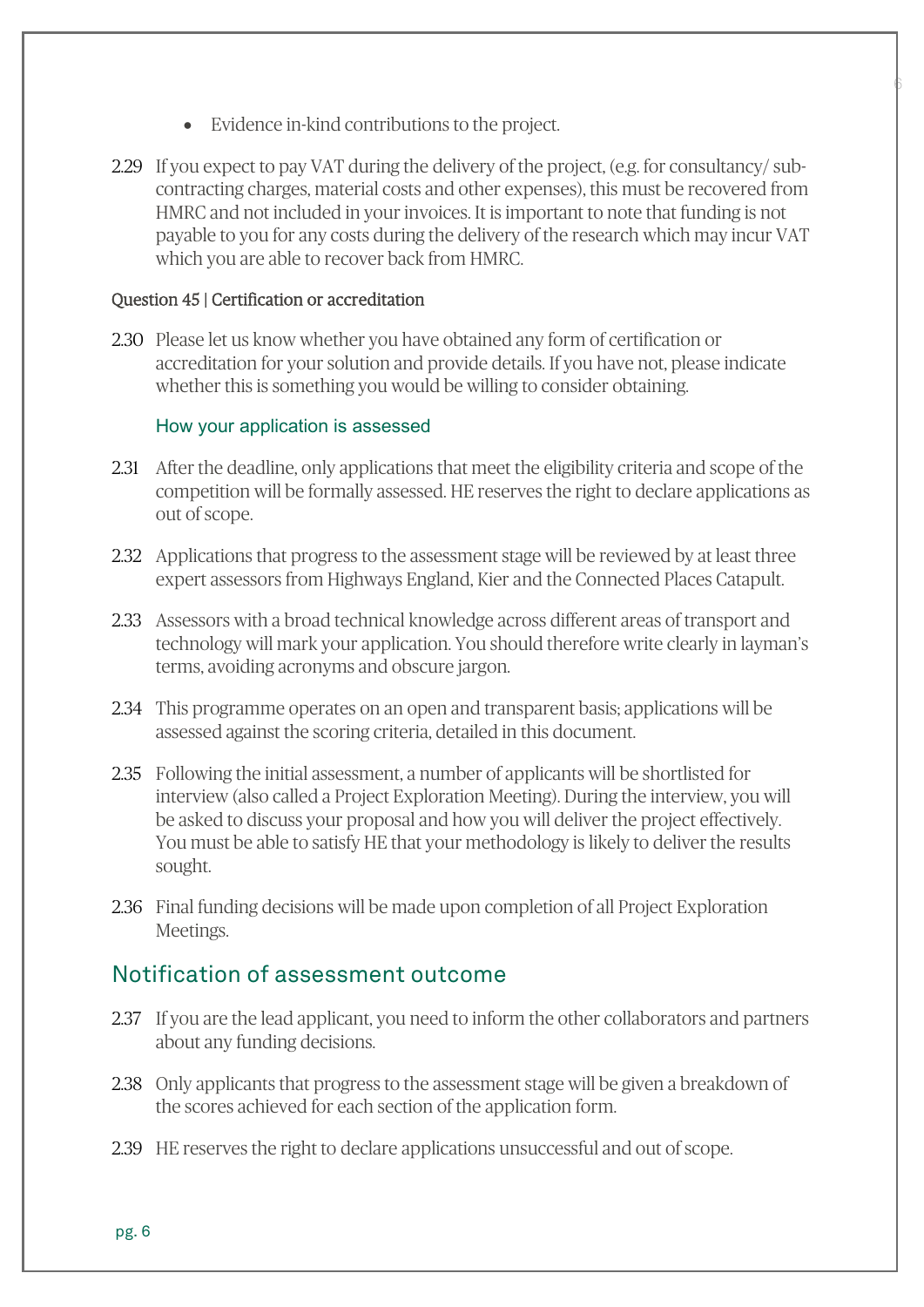2.40 Once the final funding decisions have been made, we regret that we are unable to offer follow up meetings with unsuccessful applicants.

7

## <span id="page-7-0"></span>Successful applications

- 2.41 You will be sent a conditional Offer Letter and No Subsidy Declaration that you must sign and return before you can raise invoices for the first tranche of funding.
- 2.42 Any additional finance documentation that are requested will need to be completed and returned within stated timelines.
- 2.43 There will be a project kick-off meeting within two weeks of awarding the funding to discuss the details of the project and how the Catapult can support you during the project delivery period.

## <span id="page-7-1"></span>3. Project Reporting

- 3.1 You will be expected to regular progress reports as required during the course of the project, with evidence of the achievement of key deliverables.
- 3.2 A first draft of the final report will be delivered two weeks prior to project completion. You will be given feedback on the report and may be asked to make changes before the final report is due (upon completion of the project).
- 3.3 The final report upon completion of the project should be no more than 20 pages long, excluding references or data tabulation annexes. It will be comprehensive and succinct. Final payment of the funding will be on condition of a high-quality report which clearly sets out:
	- The problem, issue or challenge;
	- The solution proposed;
	- The work conducted and how this advances the solution:
	- The project findings:
	- Next steps to deploy the solution, if proven.
- 3.4 The final project report must cover:
	- Executive summary, including project outcome;
	- Aim of the project:
	- Objectives of the project, including the key challenge being addressed;
	- Outline of the concept
	- How the idea was generated (e.g. is it an application from another industry?) and any intellectual property rights;
	- The design of any trials, including end-user involvement
	- Analysis and findings
	- How the product or service was progressed through the TRL levels throughout the period covered by the funding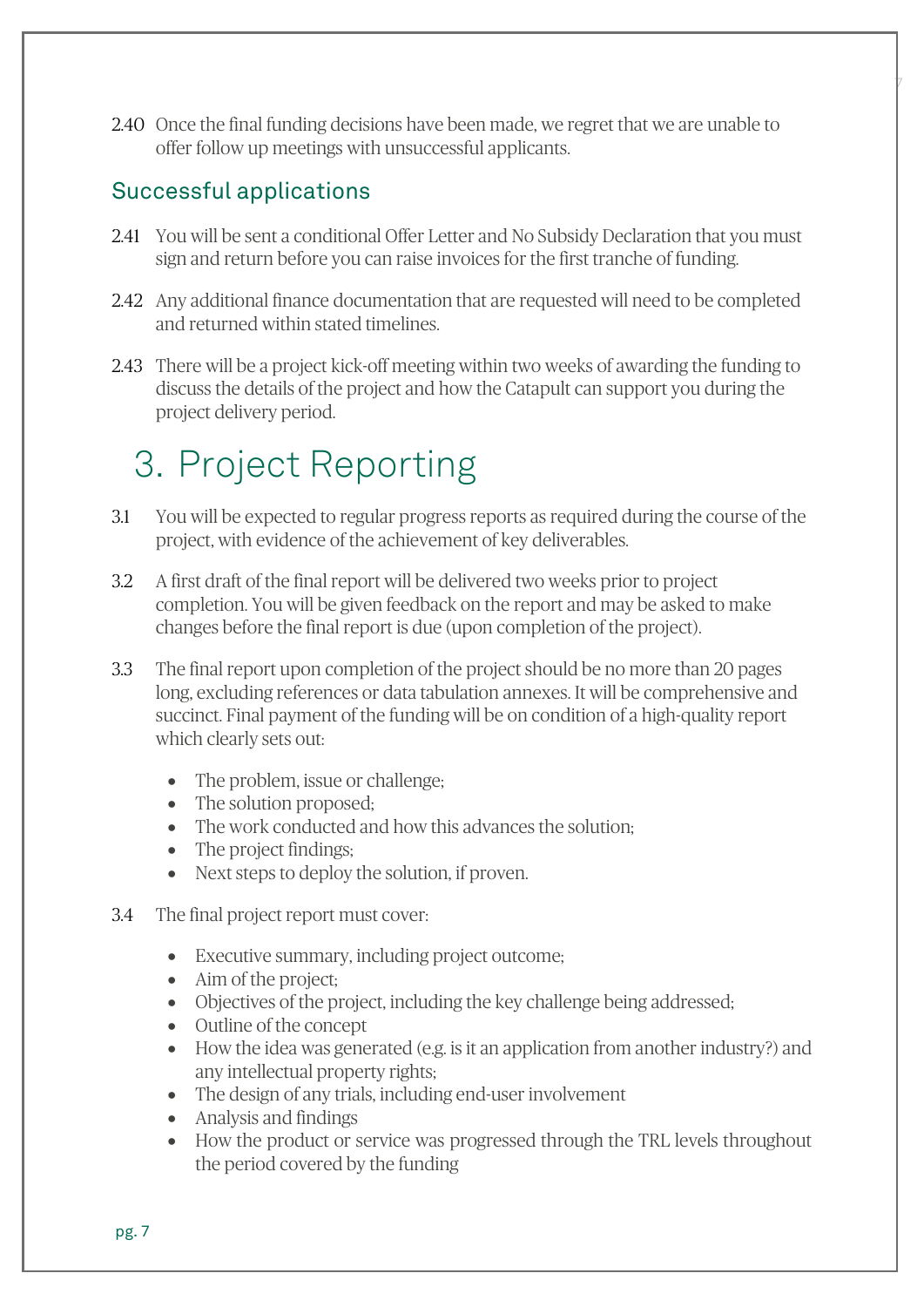• Practical applications of the concept to the UK transport system (including costs);

8

- Next steps and routes to market;
- Conclusions.
- 3.5 Along with the first draft of the final report, HE will require a one-page summary of your project, which will form an official programme case study. This will be released publicly, therefore it is important that you do not include any commercially sensitive information.
- 3.6 All reports should be written and presented to a professional standard and suitable for non-specialists, with all acronyms and unavoidable technical language clearly explained.

## <span id="page-8-0"></span>4. Technology Readiness Level

This programme is designed to support the development of initial prototypes, proof of concept or a feasibility studies that demonstrate an innovative solution to industry challenges.

4.1 The funding route is intended to support projects that are at or above TRL 4 on the Technology Readiness Level (TRL) scale (see below). The aim of the funding is to enable innovators to progress towards TRL 8 by designing a paper trial that can then be created in a real operational environment.

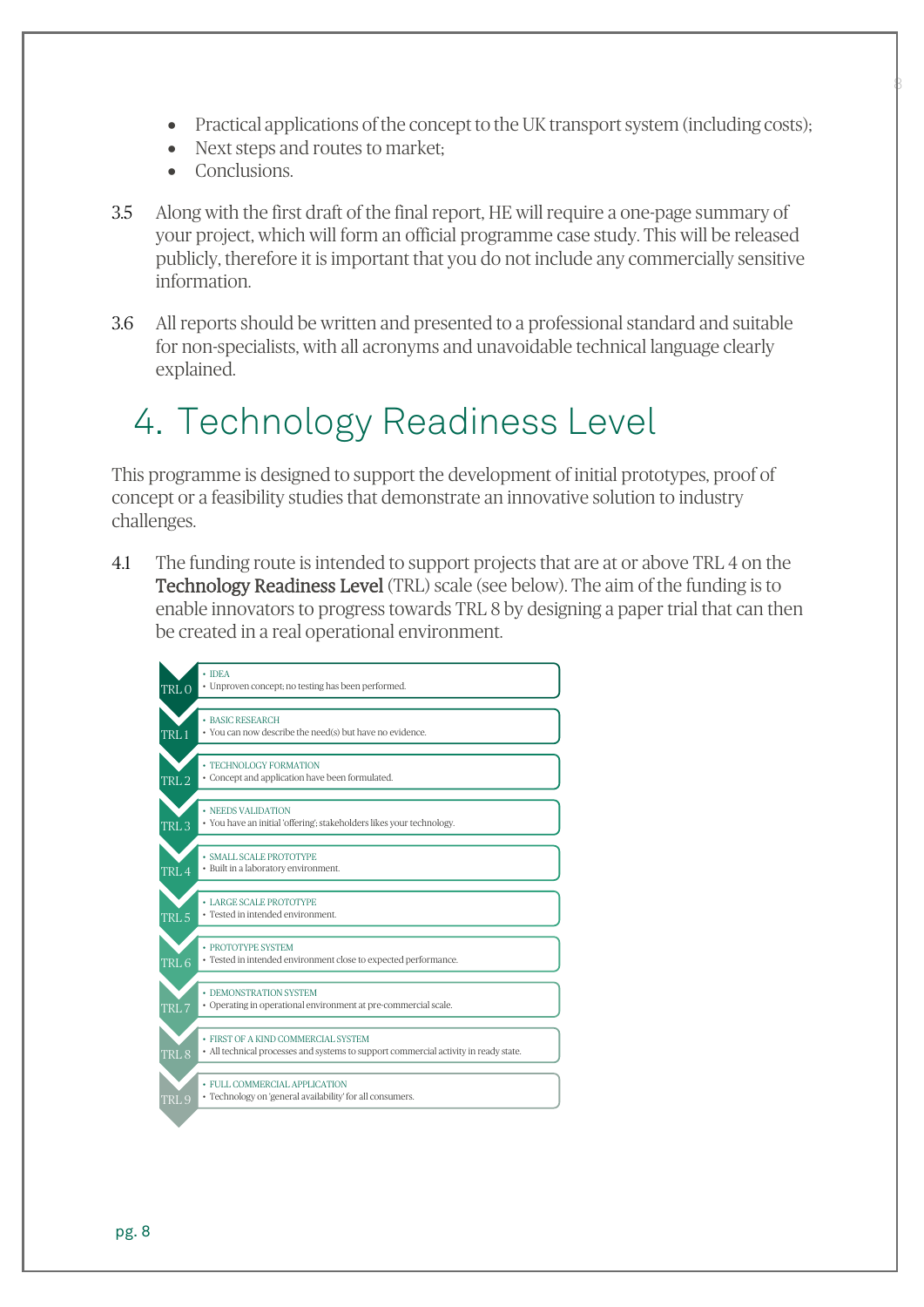## <span id="page-9-0"></span>5. Funding Rules

#### 5.1 Subsidies

Subsidy rules apply to schemes such as this. In principle, subsidies are not allowed under the UK's various trade arrangements with other countries. However, some subsidies are beneficial to the economy and support growth and other policy objectives. Subsidies can be given to support a wide variety of activities including research and development, environmental protection and aid for small to mediumsized businesses. The subsidy rules allow for aid to be granted which is necessary to deliver growth and other important objectives.

 $\mathbb{P}$ 

#### 5.2 No subsidy

In order to minimise distortion of competition the EU-UK Trade and Cooperation Agreement sets limits on how much assistance can be given to organisations operating in a competitive market. This allows an organisation to receive up to 325,000 Special Drawing Rights (approximately £344,600) of state support over a rolling 3 fiscal year period without a subsidy being deemed to have been granted. You will be asked to declare any other public aid which your enterprise and any enterprises linked to it may have received during your current and previous two fiscal years so that we can ensure that any support given to you under this scheme does not constitute a subsidy.

Public aid also includes assistance such as free or subsidised consultancy services, marketing advice etc.

## <span id="page-9-1"></span>6. Intellectual Property Rights

- 6.1 The ownership of any intellectual property to emerge from the project will reside with you. However, you will be expected to agree that HE may disseminate any information or know-how learned from or created as part of the project among persons or bodies who have responsibility for similar projects.
- 6.2 You will be expected to agree that such persons may share and use freely all such information, know-how, systems or processes for their own purposes.
- 6.3 We want successful projects to reach the market as new solutions and steps will be taken to prevent any disclosure of intellectual property which might damage its value.
- 6.4 The funding agreement will also require you to grant a licence to HE under section 91(3) of the Copyright Designs and Patent Act 1988 in relation to the future copyright in works funded in whole or in part by the funding. The licence will be non-exclusive and granted without provision for the payment of royalties for the full period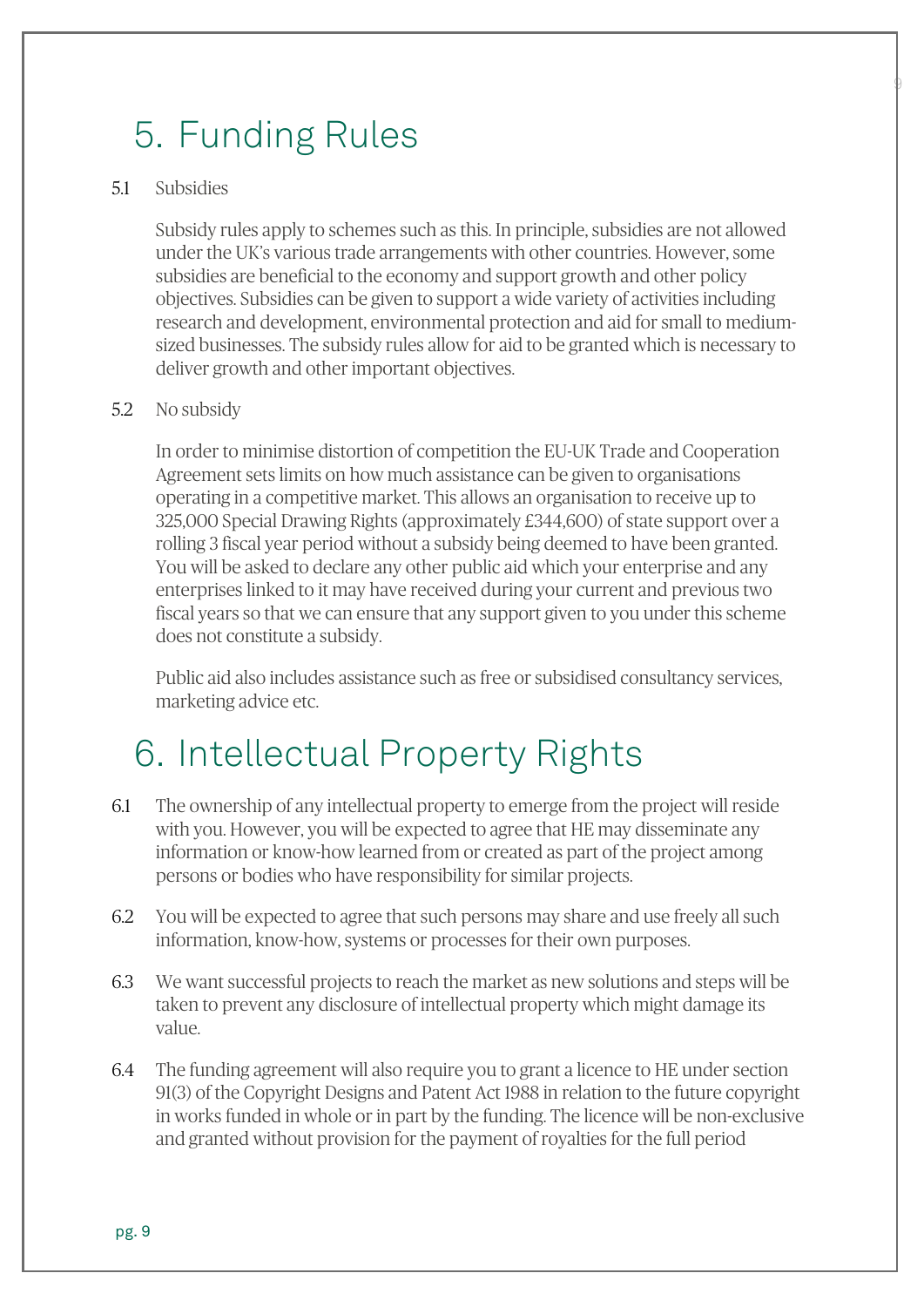protected by copyright in the works. This will allow HE to copy, issue or adapt any such works for its own purposes.

10

## <span id="page-10-0"></span>7. Finance Summary

- 7.1 Payments are staged. An up-front payment of 60% of the total funding value will be awarded at the beginning of August 2021 to enable the start of the project. The remaining 40% will be paid at the end of November 2021 once evidence of expenditure (in the form of a Statement of Funding Usage) and the final report have been provided and approved.
- 7.2 Your Statement of Funding Usage should be signed and authorised by the highest financial authority in the company. Please note that this payment structure is only a guide and may be altered according to the demands of your project.
- 7.3 Upon completion of your project, you will be expected to complete a statement of funding usage form to explain the costs incurred. This should detail staff time utilised, cost of materials, sub-contracting charges, travel expenses and other costs. You must provide receipts for all claims. Only economy-class travel claims will be accepted.
- 7.4 You will be responsible for maintaining detailed records and documentation of the costs incurred relating to the funding to demonstrate that they comply with state aid rules and are eligible under the Programme Agreement. Please note that we may employ an auditor to investigate the eligibility of costs and would therefore require access to your accounts.
- 7.5 The purchase of the following would be eligible; staff and/or consultancy, materials, equipment, and laboratory/testing costs. In addition, you are able to add costs under the category of 'other'. These will be agreed if they are shown to be fully justifiable and represent value for money.
- 7.6 Individual items costing £20 or less do not require a receipt. However, the total cost of non-receipted items should not exceed £100.
- 7.7 Rates for staff time should already include some overhead costs and therefore no further overheads charges should be made. However, the salary rates must be justified and appropriate, reflecting market values.
- 7.8 The invoices should be based on costs only. There should no profit margins added to the costs. The funding is paid to research a concept or technology, not provide profit. Therefore, the only claim that can be made is for costs incurred in the research of this concept.
- 7.9 Only costs incurred between project start and end dates will be paid. All claims made in the statement of funding usage form will be closely scrutinized.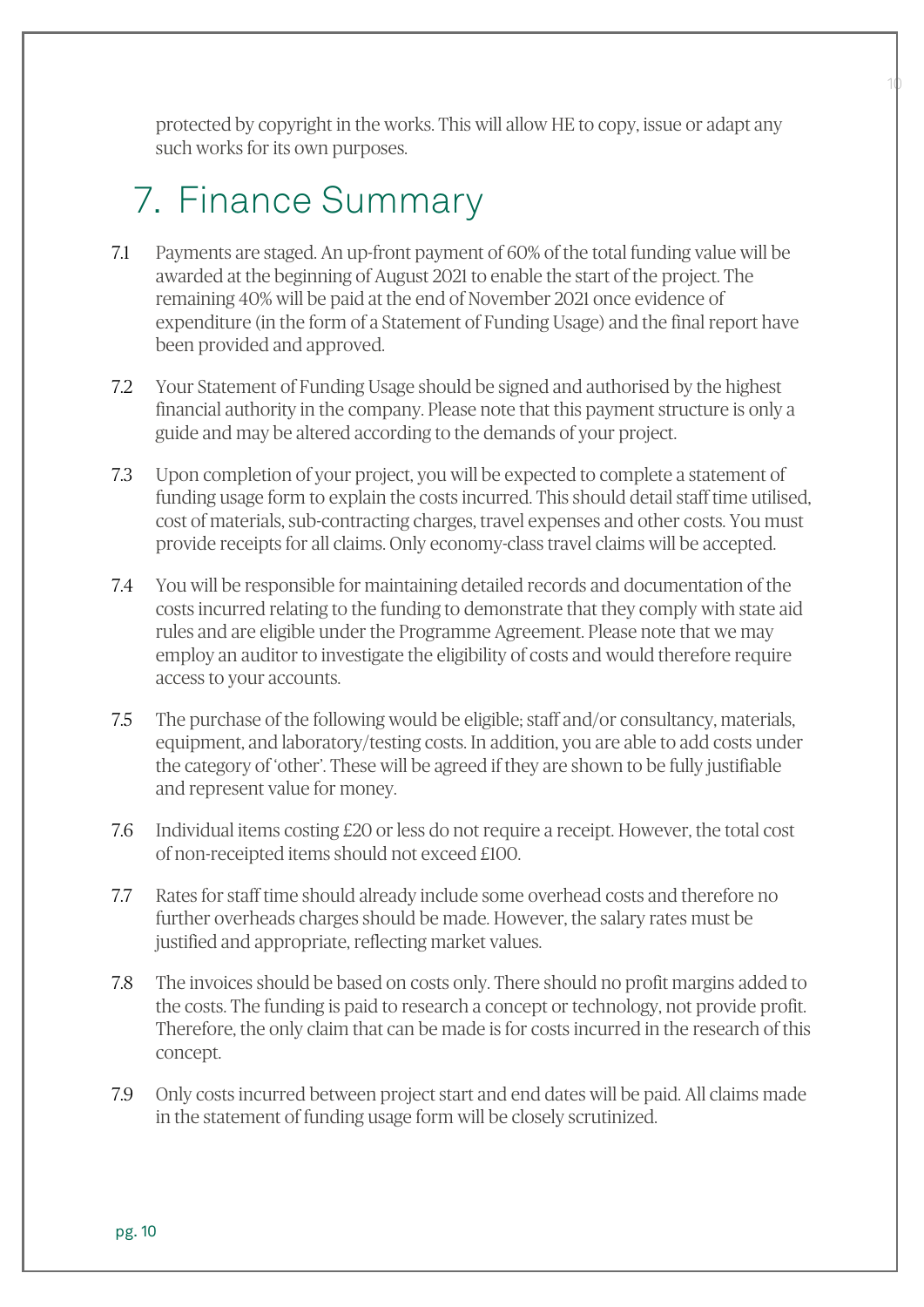## <span id="page-11-0"></span>VAT

7.10 Funding payments fall outside the scope of VAT as this is deemed as income from non-business activities and you do not return anything for this funding therefore, VAT should not be added to any invoices.

11

- 7.11 Any VAT payment during delivery of the project that is not recoverable from HMRC and not identified in the finance section of the application form will not be paid by HE.
- 7.12 If you expect to pay VAT during the delivery of the project, (e.g. for consultancy/ subcontracting charges, material costs and other expenses), this must be recovered from HMRC and not included in your invoices. It is important to note that funding is not payable to you for any costs during the delivery of the research which may incur VAT which you are able to recover back from HMRC.

## <span id="page-11-1"></span>8. Dates and Deadlines

- 8.1 Please note the dates and deadlines for the competition below. These are indicative timings; we will adhere to this schedule as best as possible. The closing date for applications is fixed and will be midnight on **Thursday 10<sup>th</sup> June.**
- 8.2 Applications submitted after the deadline will not be considered. Extensions will only be granted under exceptional circumstances.

| Competition opens                                                | $10th$ May             |
|------------------------------------------------------------------|------------------------|
| Application support webinar                                      | 21st May               |
| Competition closes (application deadline)                        | $10th$ June (midnight) |
| Notification to applicants shortlisted for interview             | $19th$ July            |
| <b>Project Exploration Meetings (interviews)</b>                 | $19th$ to $23rd$ July  |
| Offer letters issued to suppliers                                | $27th$ July            |
| Acceptance of funding (return signed Offer Letter)               | $30th$ July            |
| Notification and feedback provided to unsuccessful<br>applicants | $2nd$ August           |
| Projects start                                                   | $2nd$ August           |

## Project reporting dates and deadlines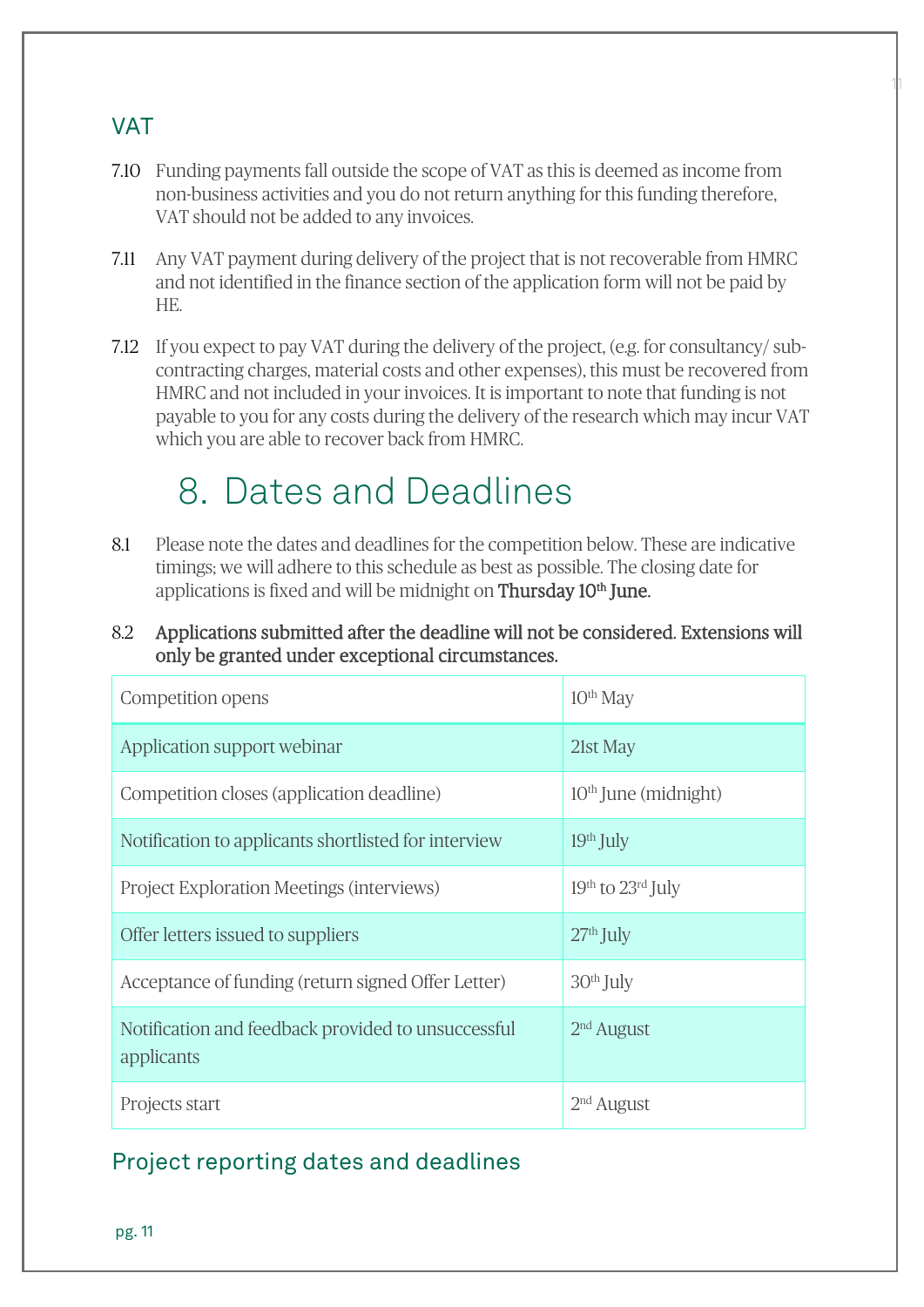8.3 An indicative project reporting schedule is given below. This is subject to change on a case by case basis.

12

| Milestone                                                                    | Deliverable                                                                | <b>Details</b>                                                                                                                                                                                           |
|------------------------------------------------------------------------------|----------------------------------------------------------------------------|----------------------------------------------------------------------------------------------------------------------------------------------------------------------------------------------------------|
| Agreed points<br>throughout the<br>project                                   | Progress reports                                                           | You will be expected to regular progress<br>reports as required during the course of<br>the project, with evidence of the<br>achievement of key deliverables.                                            |
| First draft of final<br>report (two weeks<br>prior to project<br>completion) | Draft of final report<br>and one-page<br>summary delivered to<br><b>HE</b> | First draft of final report should be<br>submitted containing outline results, and<br>complete textual and graphical content.<br>One-page summary (for public release)<br>will contain key achievements. |
| Project completion                                                           | Final report and final<br>one-page summary                                 | Agreed final report incorporating<br>comments and suggestions.                                                                                                                                           |
| Project completion                                                           | Statement of Funding<br>Usage                                              | To be submitted to the Catapult                                                                                                                                                                          |

8.4 Where progress deviates from agreed schedule, HE may monitor projects more closely to help maximise the success of individual projects.

## <span id="page-12-0"></span>9. Assessment Scoring Criteria

- 9.1 This section contains the assessment scoring criteria for applications. You should refer to this section to help them write good quality applications and to maximise your score.
- 9.2 Applications will be assessed to ensure you have all the appropriate skills and expertise to successfully carry out the project.
- 9.3 The scoring guide below and the assessment criteria give indicative marks. Assessors are free to use the full range up to the maximum score per question.
- 9.4 Should there be several projects with the same scores, preference will be given to those projects receiving the higher scores for question 2, demonstrating a high level of innovation.

pg. 12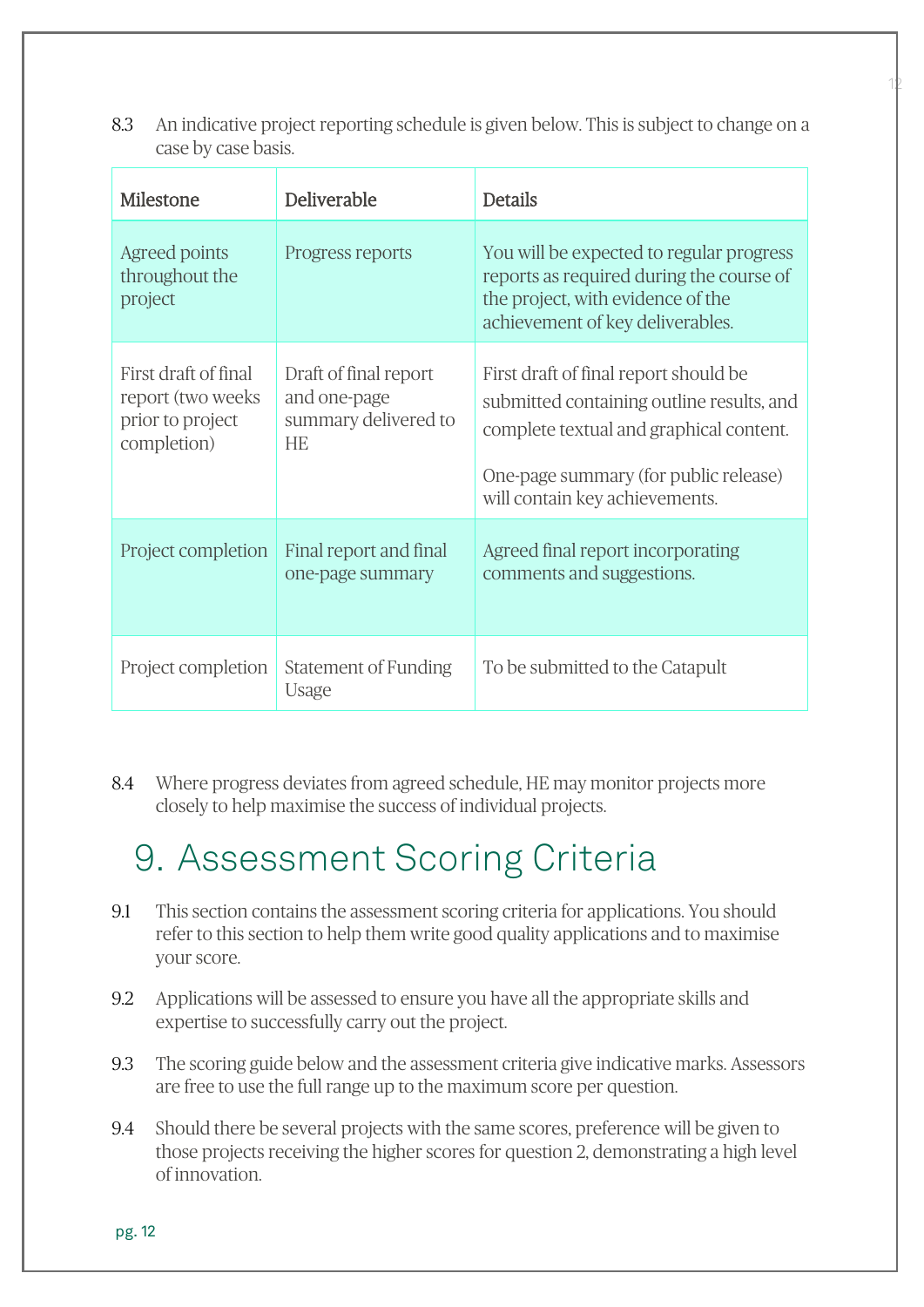9.5 The applications will be marked on their responses to the following five questions (as in the application form).

13

- The challenge
- Innovation
- Project Management and Team
- Exploitation Route to Market
- Project Finances
- 9.6 For each of the five questions, there is a maximum score of 10 available. Scores will be calculated using the assessment factors listed under each question.

#### **Ouestions**

### The Challenge

What is the challenge being addressed by the proposed project?

*Assessment factors:*

- Challenge identification and validation
- Challenge alignment to HE's technical and strategic goals

### Innovation

How innovative is your proposal?

#### *Assessment factors:*

- Description of innovation
- Understanding and evidence of how the proposal is different to existing products/services

#### Project Management

What is your project plan to deliver the project? What are the relevant skills and expertise of the team?

*Assessment factors:*

- Robust project planning, including clear deliverables and milestones
- Understanding of key risks and sound management plans
- Provision of the required expertise and skills

#### Exploitation – Route to Market

How do you intend to bring your product or service to market following successful demonstration?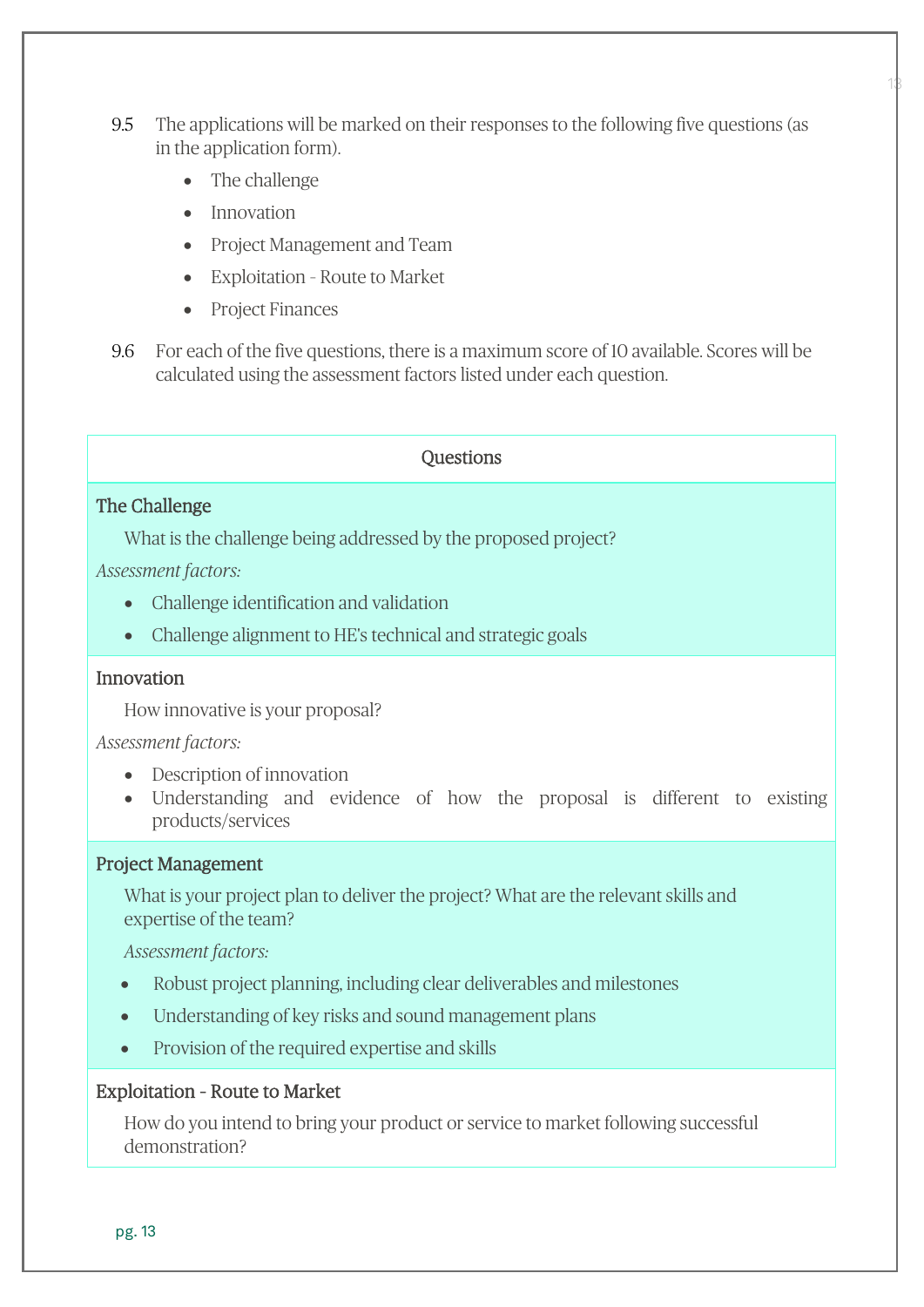*Assessment factors:*

- Market understanding
- Comprehensive exploitation plan with achievable routes to market

### Project Finances

How much will the project cost to deliver and how will this be spent to ensure value for money?

14

*Assessment factors:*

- Justified project costs
- Value for money
- Resource costs

## <span id="page-14-0"></span>10. FAQs

### 1. How much funding is available?

This programme will fund up to 5 projects up to £30k per project.

### 2. Can we add some profit margin?

No. Funding is paid to research a concept or technology, not provide profit. Funding awarded as part of this programme will help to provide proof of concept. Therefore, the only claim that can be made is for costs incurred during the research process.

## 3. What is state aid?

Please refer to section 5 of this guidance regarding subsidies.

## 4. What can I include in the project finances?

The following categories of costs are eligible within this programme:

- Daily salary rates for named employees
- Consultancy or subcontracting costs
- Materials, equipment and consumables
- Other expenses (should be specified in proposal)

Please note that projects can be valued at over £30k. In this case, applicants will need to contribute any funding that exceeds £30k.

## 5. What are the rules on VAT?

Payments fall outside the scope of VAT as this is deemed as income from non-business activities and you do not return anything for this funding therefore, VAT should not be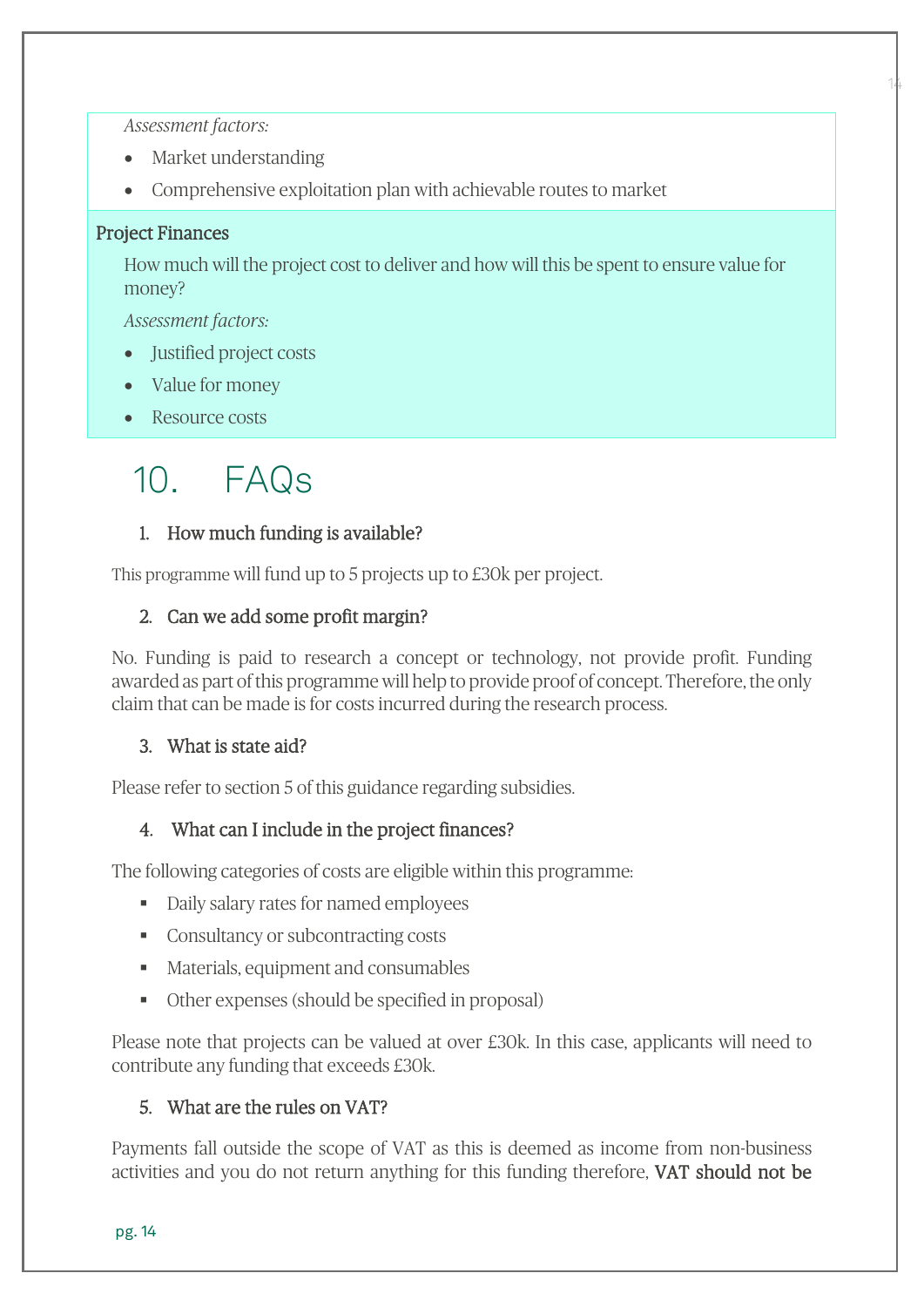added to any invoices. Any VAT payment during delivery of research that is not recoverable from HMRC and not identified in the application form will not be paid.

15

## 6. Should overheads be included in the salary rates or shown separately?

Salary rates should already include some overhead costs and therefore there should be no need to add further overheads.

Salary rates must be justified and appropriate, reflecting market values. Rates will be judged on the level of staff expertise, where they are located and compared to market rates. The panel will assess whether the number of staff days on offer will deliver the proposed solution and whether the number of total staff days offered signifies value for money.

## 7. Do I need to keep receipts of my expenses?

Yes, you will need to submit relevant receipts/invoices for expenses as evidence of project costs. Before final payment is made you will be required to supply receipts for individual items costing £20 or more. The total cost of non-receipted items should not exceed £100.

Funding beneficiaries will be required to explain costs incurred including staff time and supply receipts as outlined above.

| <b>Document Name</b>       | <b>Function</b>                                                                                | When it is important                                                           |
|----------------------------|------------------------------------------------------------------------------------------------|--------------------------------------------------------------------------------|
| <b>Application Form</b>    | This helps applicants<br>organise the right<br>information with which<br>to apply for funding. | During the application<br>process                                              |
| Guidance Document          | This assists with filling<br>out the application form<br>and includes FAQs.                    | During the application<br>process                                              |
| Programme<br>Specification | This defines what<br>projects HE is looking to<br>fund.                                        | During the application<br>process                                              |
| Offer Letter Template      | This forms the basis of<br>the funding agreement<br>between HE and<br>successful applicants.   | During the application<br>process and once the<br>funding has been<br>offered. |

## 8. There seem to be a lot of documents involved in this call, could you explain their purposes and when I should be focusing on each?